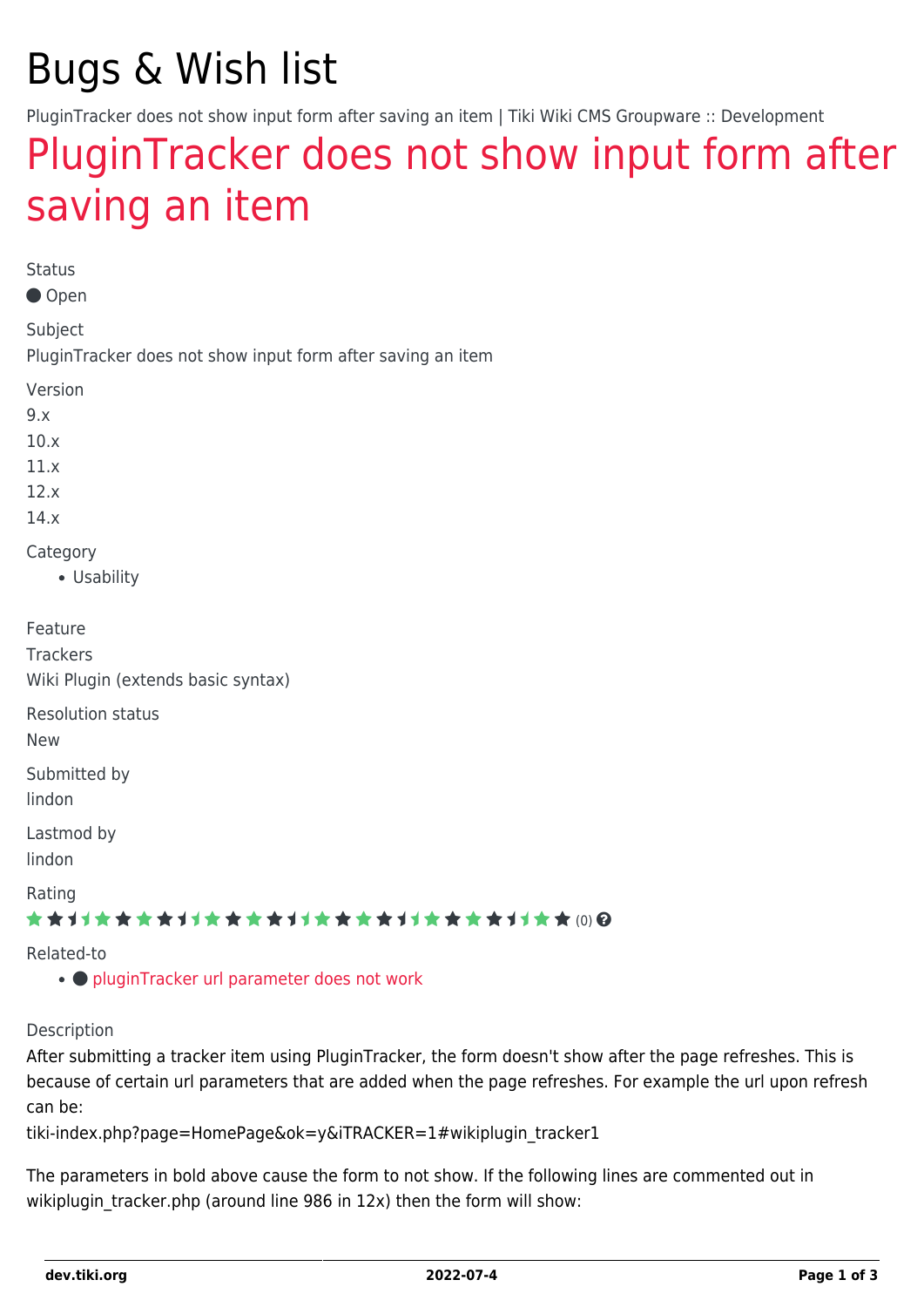```
} else if (!empty($page)) {
                                                                            $url = "tiki-
index.php?page=".urlencode($page);
                                                                            if (!empty($itemId)) {
                                                                                      $url .= "&itemId=".$itemId;
 }
                                                                            $url .= "&ok=y&iTRACKER=$iTRACKER";
                                                                           $url :="#wikiplugin_tracker$iTRACKER";
                                                                            header("Location: $url");
exit; the contract of the contract of the contract of the contract of the contract of the contract of the contract of the contract of the contract of the contract of the contract of the contract of the contract of the cont
```
I set the admin password for the show instance to 12345. See instructions for recreating on the home page of the show instance.

Workaround

Comment out the lines indicated in the description above.

Importance

7

Easy to solve?

6

Priority

42

Demonstrate Bug (Tiki 19+)

Please demonstrate your bug on show2.tikiwiki.org

Version: trunk ▼ [Create show2.tikiwiki.org instance](#page--1-0) Ticket ID 5144 **Created** Sunday 16 February, 2014 05:24:43 GMT-0000 by lindon LastModif

Sunday 16 February, 2014 05:39:50 GMT-0000

## Comments

## Attachments

| filename                     | created | hits | comment | version | filetype |
|------------------------------|---------|------|---------|---------|----------|
| No attachments for this item |         |      |         |         |          |